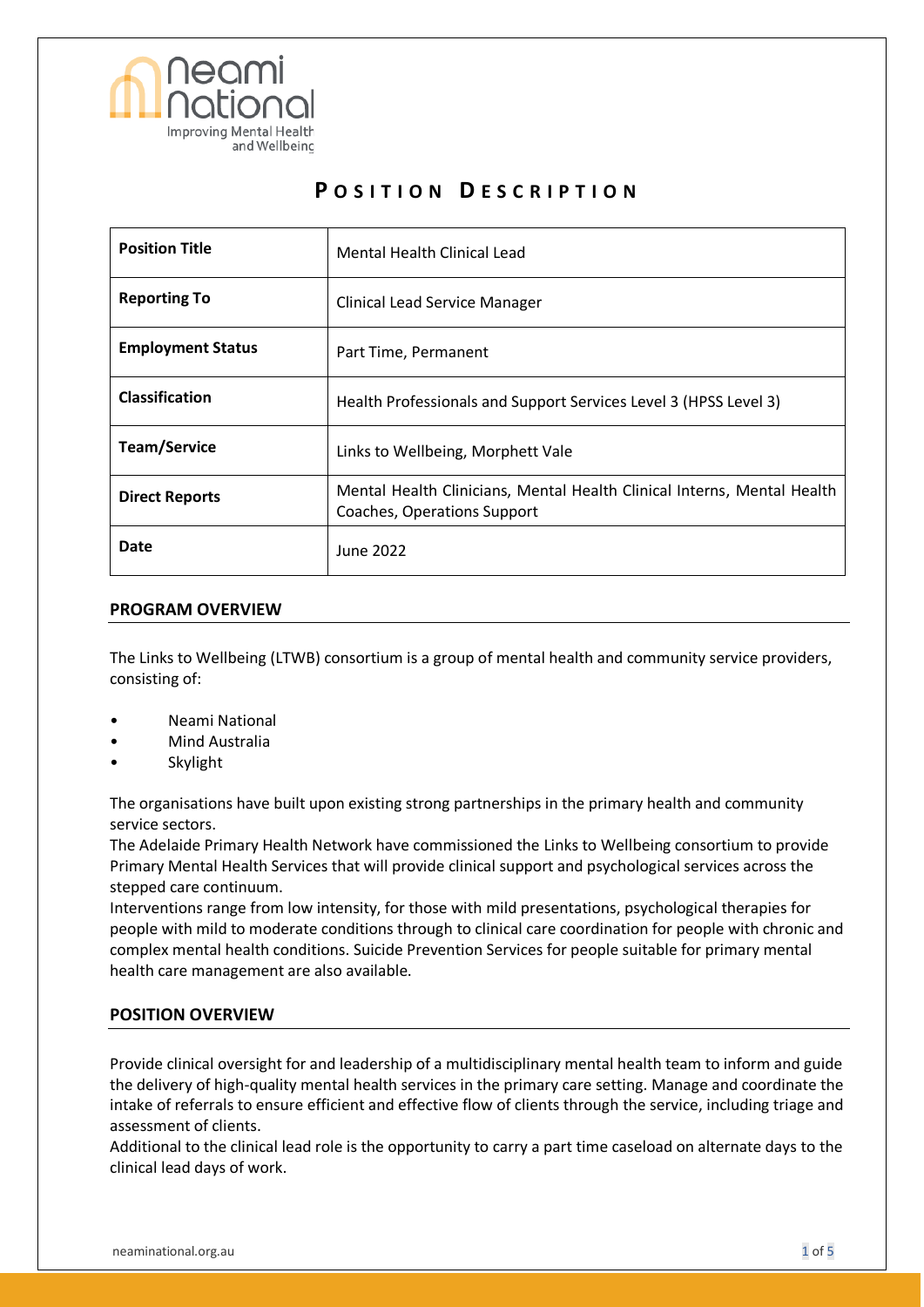

## **THE POSITION**

#### *Key position Responsibilities, Duties and Accountabilities*

#### *Management and Guidance*

- Provide cohesive leadership to the Links to Wellbeing programs including contributing to the recruitment, orientation/induction, training, support and supervision of program staff members, including the clinical supervision of interns
- Monitor client loads, workspaces and equipment and contribute to the development of a maintenance and support program for designated staff that is sustainable within the SSH
- Support the aims and objectives of the APHN through understanding and implementation of the APHN Strategic Plan
- Take responsibility for:
	- − Effective facilitation of the Clinical Team meetings
	- Effective coordination of the Clinical Case Reviews
	- − Ensuring daily coverage of mental health coordination function
	- − Appropriate delegation of responsibilities as needed in consultation with the Service Design Manager

#### *Program Coordination*

- Provide clinical oversight for and positive leadership of the mental health team, to ensure all clinicians within the team work together to achieve delivery that is as excellent as possible.
- Facilitate a strong clinical governance culture within the team, where each practitioner takes responsibility for their own decision making and quality improvement activities, whilst supporting the clinical governance framework of the Links to Wellbeing Service. Including monitoring and evaluation to ensure LtW internal audits and external accreditation requirements are met.
- Through expert clinical knowledge and a high degree of independent clinical decision making, providing triage, assessment, planning, implementation and co-ordination of care or delivery of care to clients engaged with our services.
- Provide relevant support so that all services are delivered according to current best practice and evidence-based approaches
- Provide clinical advice and support to General Practice
- Support the development and implementation of clinical and operational policies and procedures for Mental Health programs

#### *Daily coordination function*

- Ensures coverage of the coordination function for mental health programs which includes:
	- Providing response and leadership to mental health team individually and collectively with any clinical and/or non-clinical issues
	- − Respond to or delegate any crisis or distress calls / walk-ins
	- − Process and respond to enquiries from external stakeholders
	- Troubleshoot issues that may arise where mental health team input is required
	- Ensure that administrative processes occur re: scheduling, authorising expenditures and coordinating financial reporting to the Service Design Manager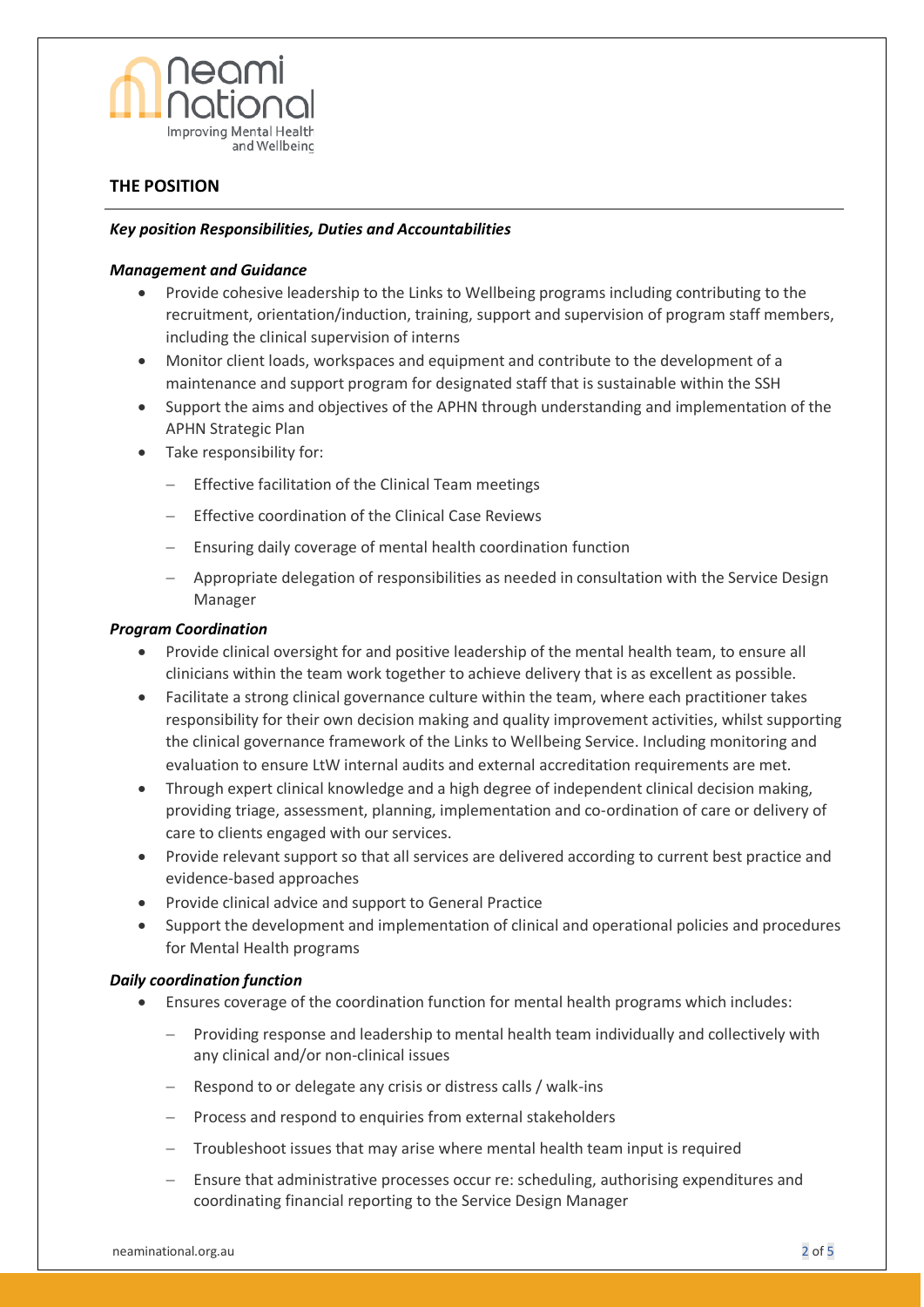

- Following up on written correspondence e.g. letters from lawyers, requests for reports/assessments, release of information, subpoenas etc.
- − Support the development and implementation of clinical and operational policies and procedures for Mental Health programs

#### *Clinical Services*

- Coordinating and providing clinical mental health services including:
	- − Assess and screen referrals using appropriate tools, policies and procedures
	- − Provide information about mental health and available services
	- − Triage and assessment of mental health referrals
	- − Work collaboratively with clients and their families to identify their mental health (and where appropriate, general health) needs
	- − Coordinate client therapeutic interventions by formulating client plans in collaboration with the client, staff and external workers and agencies, including making internal and external referrals as needed
	- Determining client goals and strategies to be implemented through therapy and review as required
	- Support the continuity of client care and information flow between clients, staff and external workers and agencies
	- − Participate in psychiatric assessment with clients where appropriate
	- − Provide individual and group clinical interventions as required.

#### *Relationship and community engagement*

- Assist the manager in directing the development or expansion of community engagement activities that promote good mental health and wellbeing in the community
- Timely review and approval of relevant program information, documents and marketing materials for distribution within the community
- Identify and employ strategies to develop and maintain relationships and communication with external stakeholders, referrers and governing bodies
- Sit as a member of community committees and networks as agreed by the LtW Manager or delegate to appropriate team member
- Seek out and secure co-location or outreach locations for clinicians and manage relationships to ensure the longevity of these partnerships

#### *Records Management*

- Commitment to understand service consumer data requirements and to collaborate with consumers to gather relevant data
- Consideration of individual and aggregated consumer data to inform practice and continuous service improvement
- Ensure records management obligations are met, including the proper retention of hardcopy and/or electronic records and ensuring files are accurate and up-to-date
- Ensure records management processes are followed, including the supervision of files and facilitating training when required
- Foster a culture of learning and evaluation founded on routine monitoring and evaluation activity
- Commitment to generate knowledge through fostering research and evaluation activities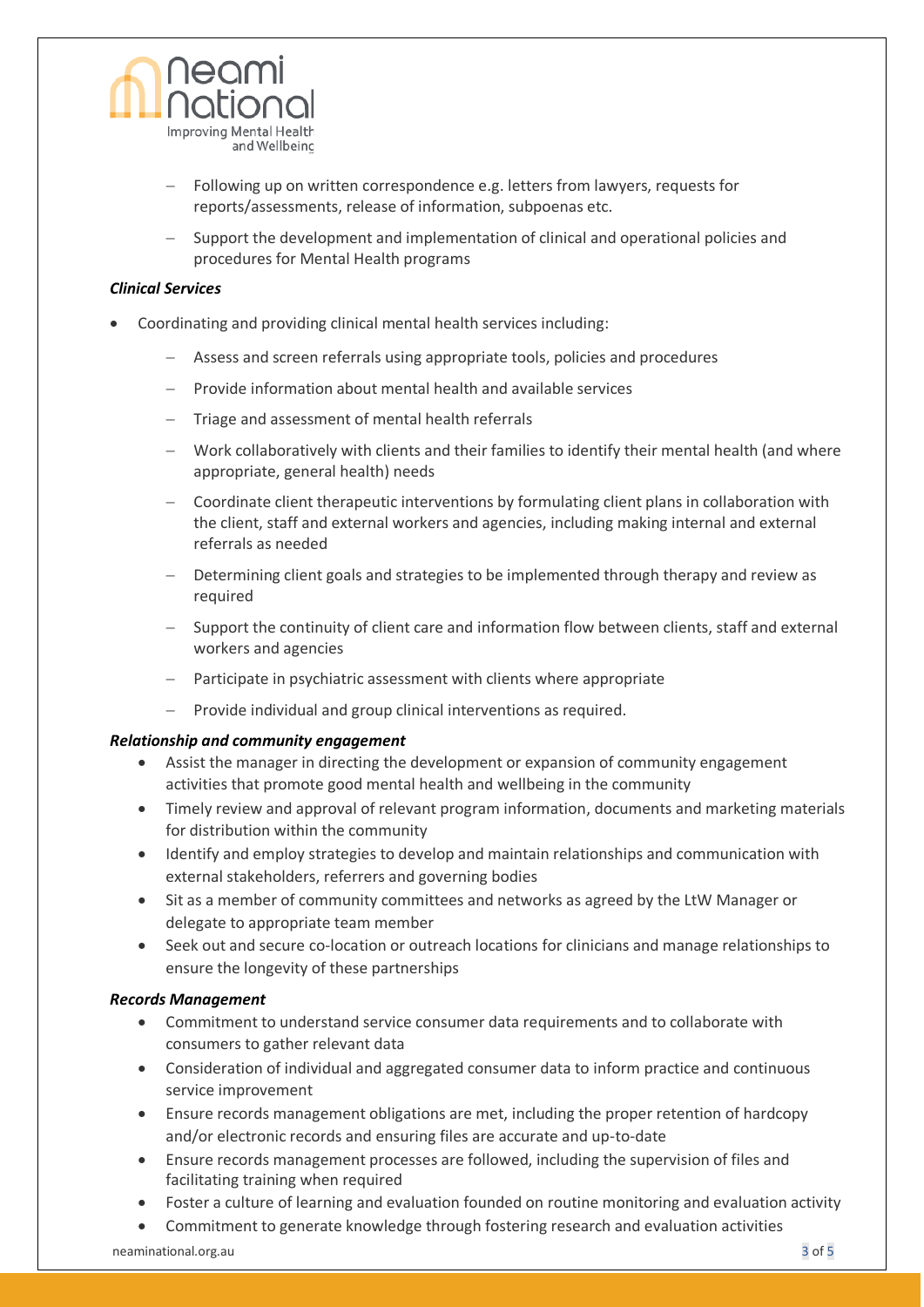

- Use of routine data (quantitative and qualitative) to monitor consumer experience, change and service impact over time
- Commitment to involvement of people with relevant lived experience in the selection and operationalisation of measures of consumer outcome and experience
- Capacity to read and interpret analysed consumer data reports and translate learnings into practice
- Use of data aggregated at service, regional, state and national levels for learning, strategic planning and decision making, advocacy and promotion

# **ORGANISATIONAL ACCOUNTABILITIES**

- Act at all times in accordance with the Neami National code of conduct
- Work in accordance with Neami National policies and procedures, including adhering to policies on Privacy and Confidentiality and Records Management
- Follow safe work practices for self and others and comply with Neami National Occupational Health and Safety management processes
- Ensure risks are identified, reported, documented and appropriately managed in accordance with Neami Group policies to ensure safe and effective services.
- Proactively work towards achieving individual and team goals, whilst demonstrating Neami National core competencies and values
- Actively engage in Professional Development opportunities and embrace learning opportunities
- Take an active role in promoting and generating quality improvements processes within your area of responsibility and more generally across the organisation
- Have a commitment to promoting a diverse and inclusive environment for all staff, consumers and carers.
- In addition to the position description accountabilities, all staff are expected to undertake any reasonable tasks as directed

## **THE PERSON**

## **Experience, Knowledge, Qualifications, Skills and Attributes**

#### *Essential*

- Formal tertiary qualification in Clinical Psychology, Psychology, Social Work, Occupational Therapy or Mental Health Nursing
- Accredited registration with a professional governing body such as AHRPA, ACA, AASW
- Cognitive Behaviour Therapists Minimum 2 years post graduate experience and registration with PACFA
- A valid Working with Children Check
- A valid Vulnerable Person check
- A valid Australian Driver's License
- Proven experience at a senior clinical level within the area of mental health service delivery
- Experience in successfully leading/coordinating a team of staff and working as a member of a multi-disciplinary team with the ability to inspire and facilitate team commitment and cooperation
- Demonstrated experience in preparation of reports with recommendations
- Experience working across a range of Commonwealth and State funded mental health programs and ensuring program implementation in line with funding requirements and contracts